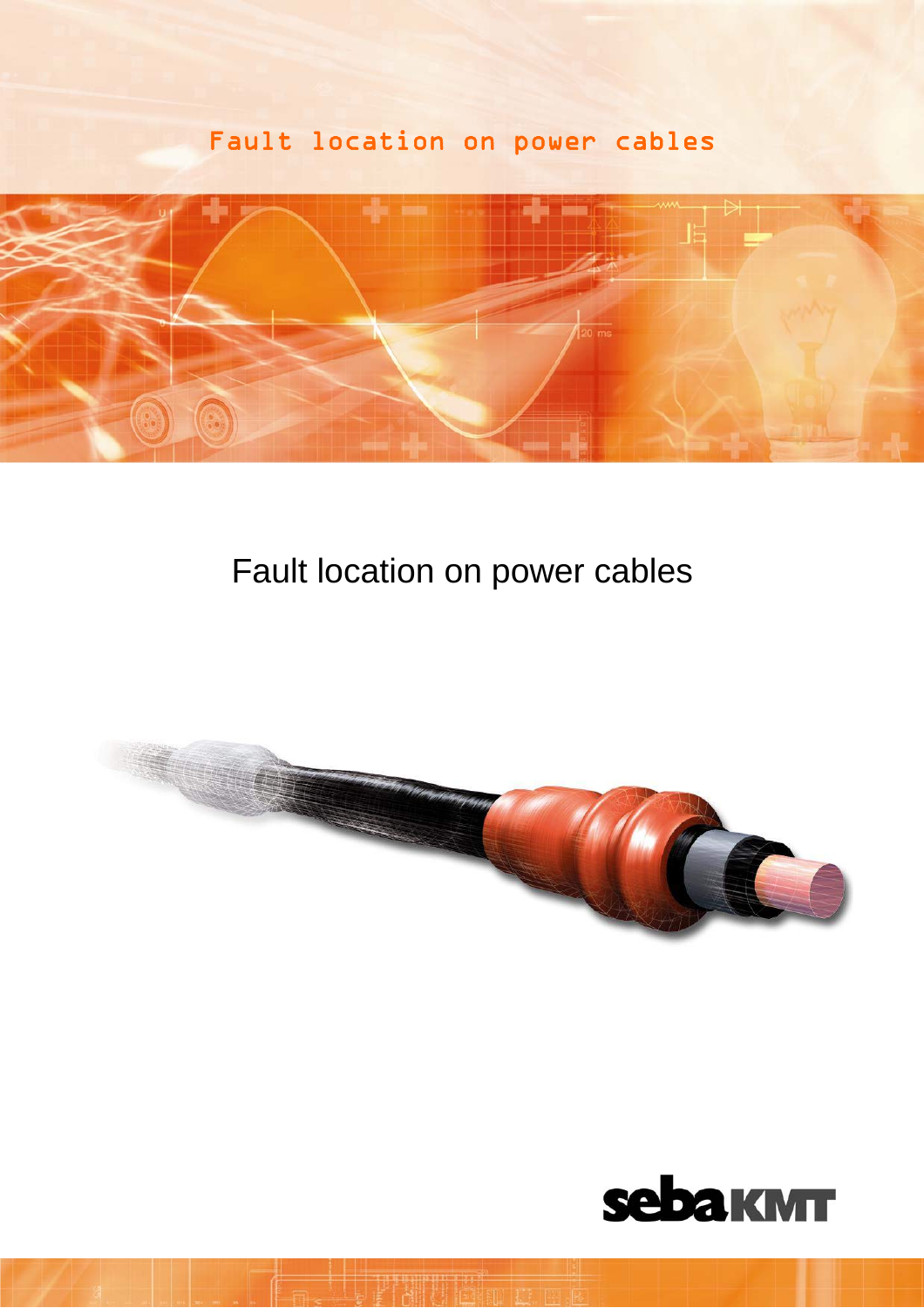



#### **Contents:**

- **1. Introduction**
- **2. Construction of power cables**
- **3. Cable faults**

# **1. Introduction**

Fault location on communication and power cables is a very specialized area of electrical technology. The performance of efficient fault location is very much dependant on good logistics and knowledge. Fast and reliable fault location is dependent on these factors if prelocation of a fault is to be done with high accuracy. The following pinpointing procedure, for the exact location of the fault location, can be done on a very short segment of the cable.

Cable testing, cable diagnosis and partial discharge measurements, will become of higher importance in the future. The condition based preventive maintenance of cable networks, will more and more replace the event oriented maintenance of cable installations.

A good detailed knowledge of the construction of cable networks, cable types and their accessories, simplifies the evaluation of the measured results considerably. Many of these are processes are the essential grounds for correct decisions to be made. The types of cable faults and the required steps to do a cable fault location or a diagnosis are one of the most important details that the technician must be aware of.

# **2. Construction of power cables**

The purpose of power cables is for the efficient distribution of electrical energy, Distrubution must be done with a high degree of reliability and safety over a very long period of time. Depending on the application, external environmental and local factors, for example, ground water level, type of ground or voltage levels, different types of cables are used. Cables with impregnated insulation,such as PILC, were installed until the late 60's and are still being installed in some areas. These cables are today mostly replaced by cables with PVC, EPR, PR or XLPE insulation. Resulting from the changing characteristics of cables their faults and testing have changed considerably.

The following chapters cannot cover all of the possible different constructions and varieties of cables and their different materials, but it will concentrate on the most important details only. Many of the following details are not for the explanation of these said details, but more so to help understand and follow the used wording in our fault location guide.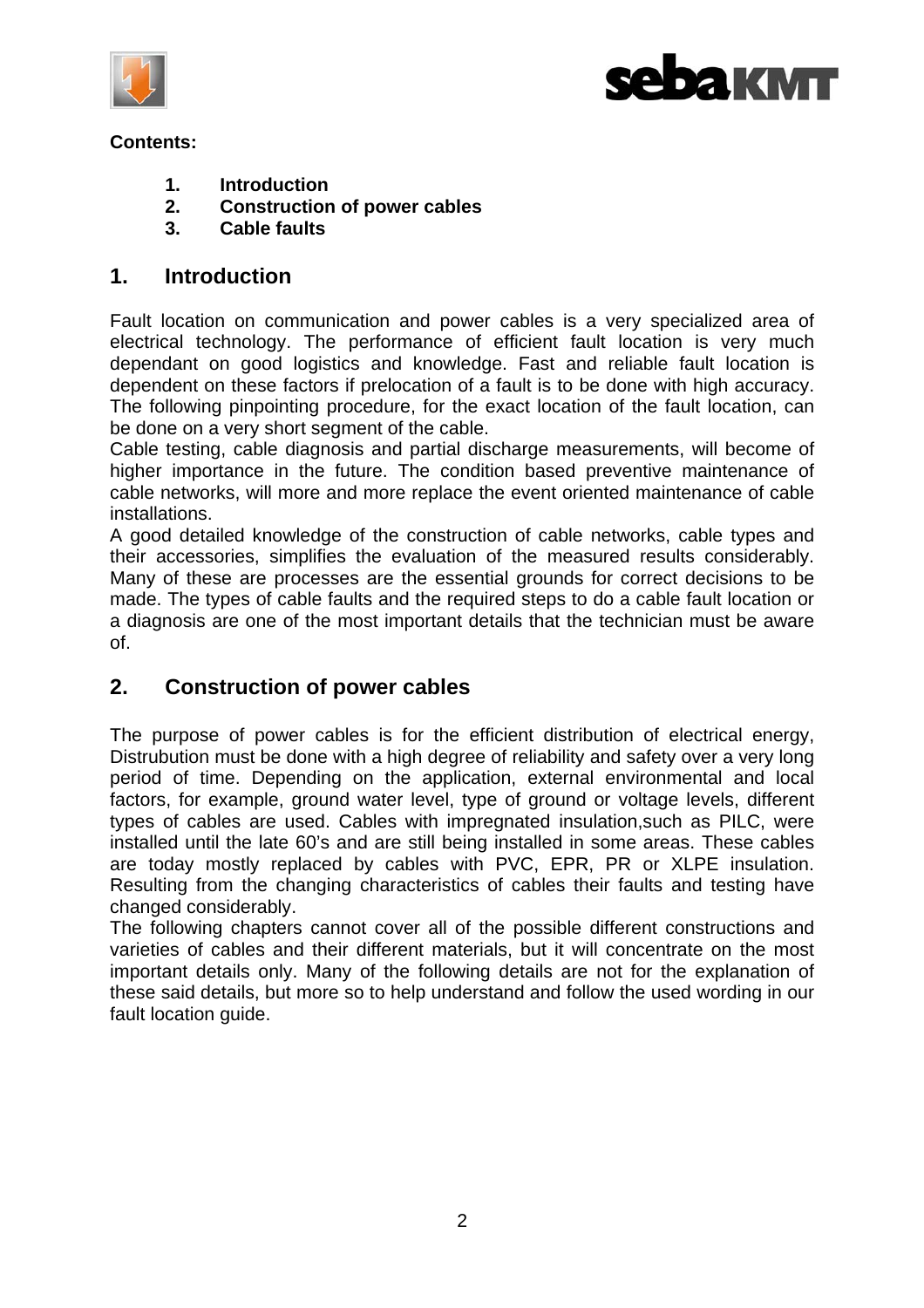



#### **Basic Cable construction**



Fig. Single core Multi core shielded Multi core unshielded

#### **1.1. Conductor**

The purpose of the conductor is for current transmission and consists of soft electrolytic copper or pure aluminium. It can be round, sector shaped, single wire or multi stranded construction.

#### **1.2. Insulation**

The purpose of the insulation is for voltage resistivity and potential separation of conductors from each other and from the metallic outer jacket (Lead Sheath, Armour).

| 1 to 10 kV:   | Mass impregnated paper (PILC) Polyvinylchloride (PVC) |                                                                |
|---------------|-------------------------------------------------------|----------------------------------------------------------------|
| 1 to $30$ kV: |                                                       | Mass impregnated paper (PILC) Cross linked Polyethylene (XLPE) |
|               |                                                       | Ethylene Propylene Rubber (EPR)                                |
|               | From 60 kV Paper with Oil or Gas                      | Cross linked Polyethylene (XLPE)                               |

Besides these typical materials, there are also different types of insulation in existance.

#### **1.3. Semi conducting layers (at nominal voltages from 6 kV**

The purpose of semi-conducting layers is for the prevention of partial discharges (PD) and high electrical fields inside the cable. Semiconducting layers soften the electrical field which builds up around each single conductor strand and avoids discharge which may occur due to increased electrical fields which may cause damage to the cable

Other types of semi conducting layers are today being used for the outer insulating sheath / jacket. The purpose here is for example, to locate sheath faults on cables that are installed in ducts, where the return for the fault current through earth is non existent.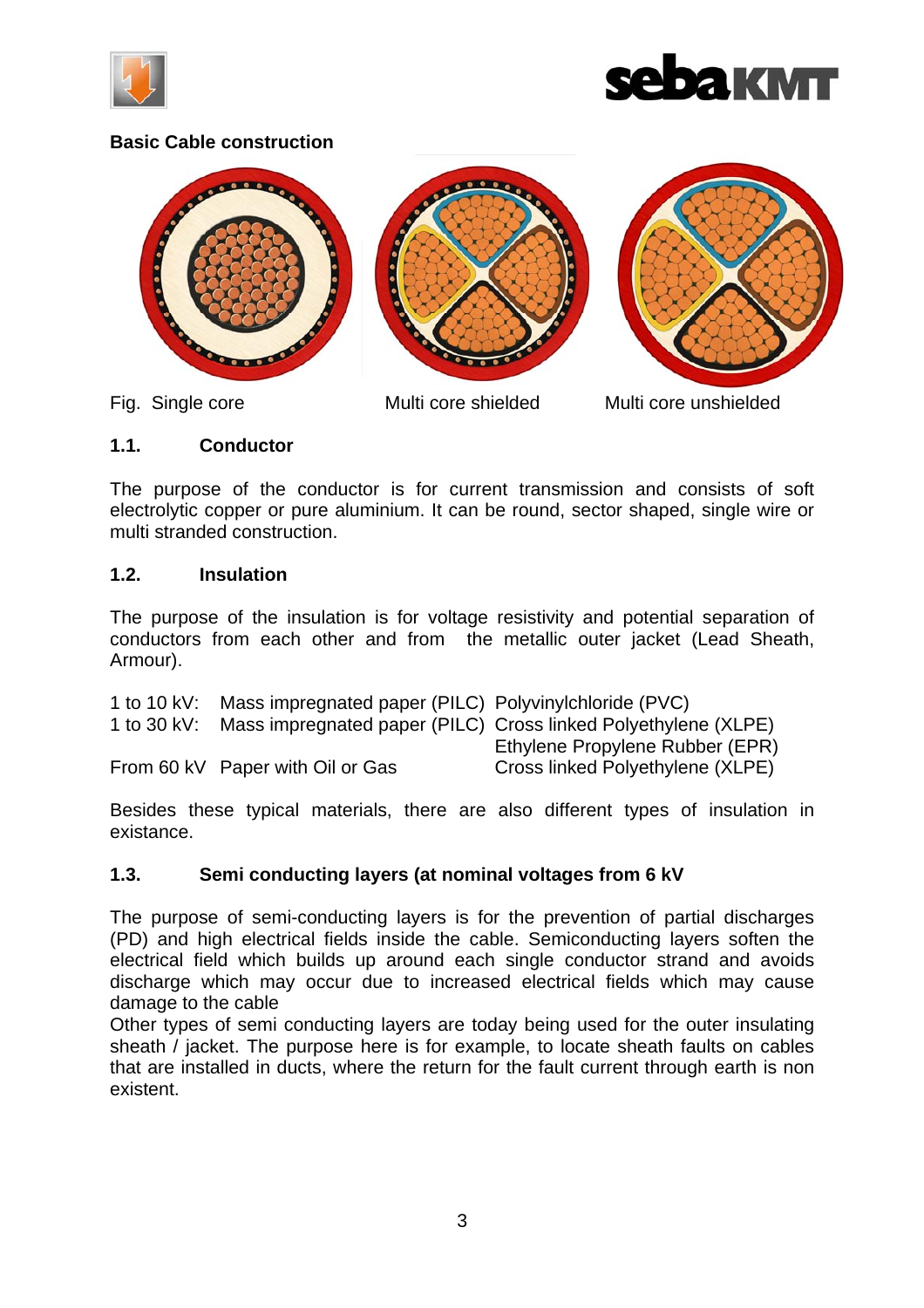



#### **1.4. Metallic sheath**

The purpose of the metallic sheath is for protection and sealing from humidity, conduction of leakage or earth fault currents, potential equalisation, earth conductor and neutral concentric.

For very important cables and for sub sea cables it can also provide strong mechanical protection.

#### **1.5. Shield (at MV- and HV cables)**

The purpose of the shield is for conduction of leakage, earth fault current and field control.

#### **1.6. Armour**

The purpose of the armour is for Mechanica protection, It can consists of steel bands, flat wires, round wires etc. In some cases this armouring can consist of several different layers.

#### **1.7. Plastic sheath**

The purpose of the plastic sheath is for outer protection of the cable and it consists of PVC or PE.

Sheath / Jacket Shield / Screen Semiconductor  $100000$ Insulation / Dielectric Inner Semiconductor Core / Conductor **CONTROLLER**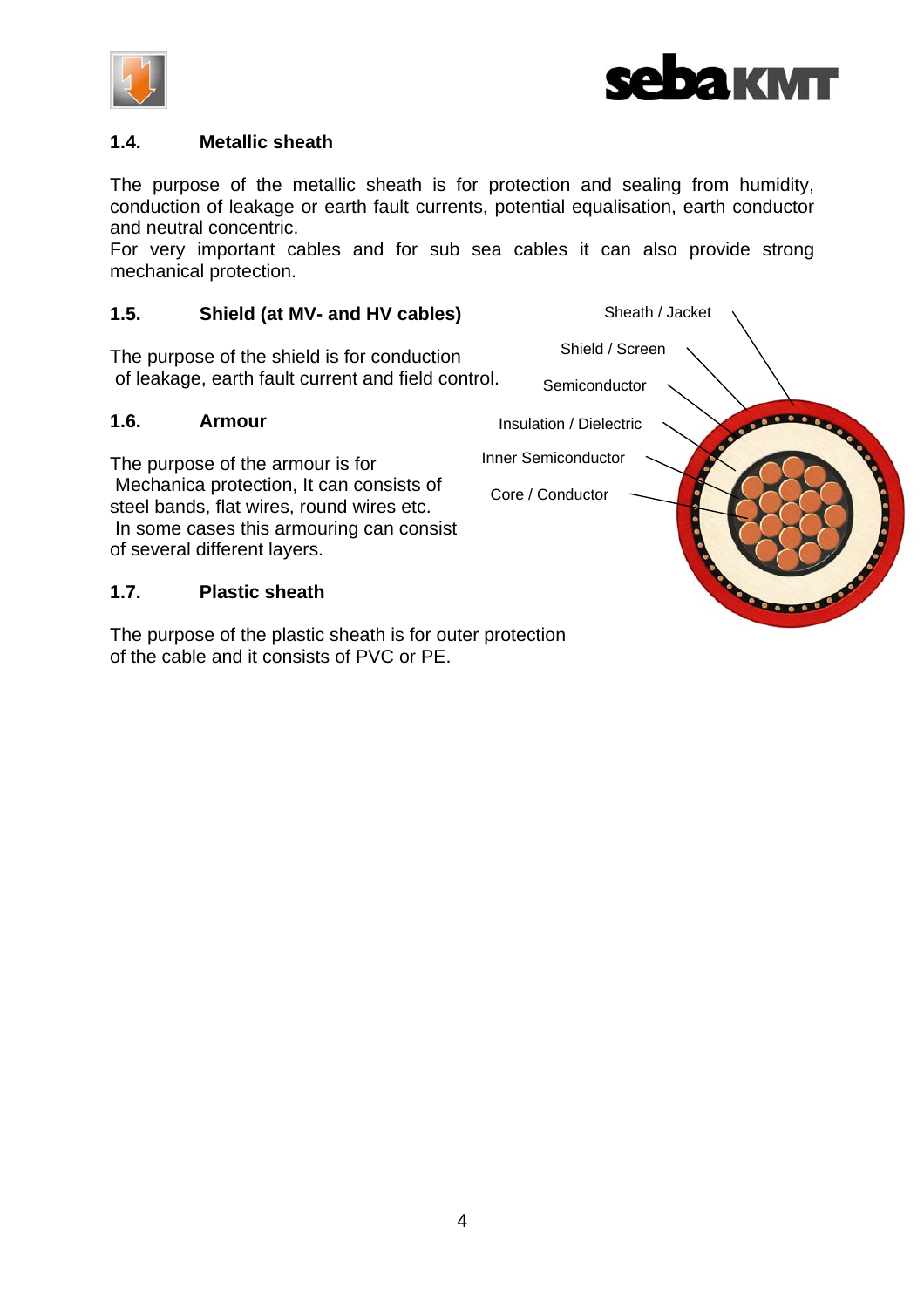



# **Cable faults**

Depending on the type of cable fault, a suitable procedure must be selected. In the cable fault location the general differentiation is divided into the following fault types.

## **1.8. Fault Conductor - conductor (parallel Fault)**

 Connection between two or more conductors. The insulation resistance value of the fault can be between 0 Ohms (low resistivity) or several M Ohms (high resistivity).



## **1.9. Fault Conductor - shield (parallel Fault)**

 Connection between Conductor and shield or Conductor/Conductor and shield. The insulation resistance value of the fault can be between 0 Ohms (low resistivity) or several M Ohms (high resistivity). Experience has shown, that most faults are in this category.



# **1.10. Flashing fault (parallel Fault)**

 Very high resistance fault. The cable can be charged. The flashover happens typically at some kV and is very often located in Joints. The cable acts comparable to an arc gap, where the distance between the electrodes determines the voltage. The insulation resistance of this fault is typically infinite up to the breakdown voltage.

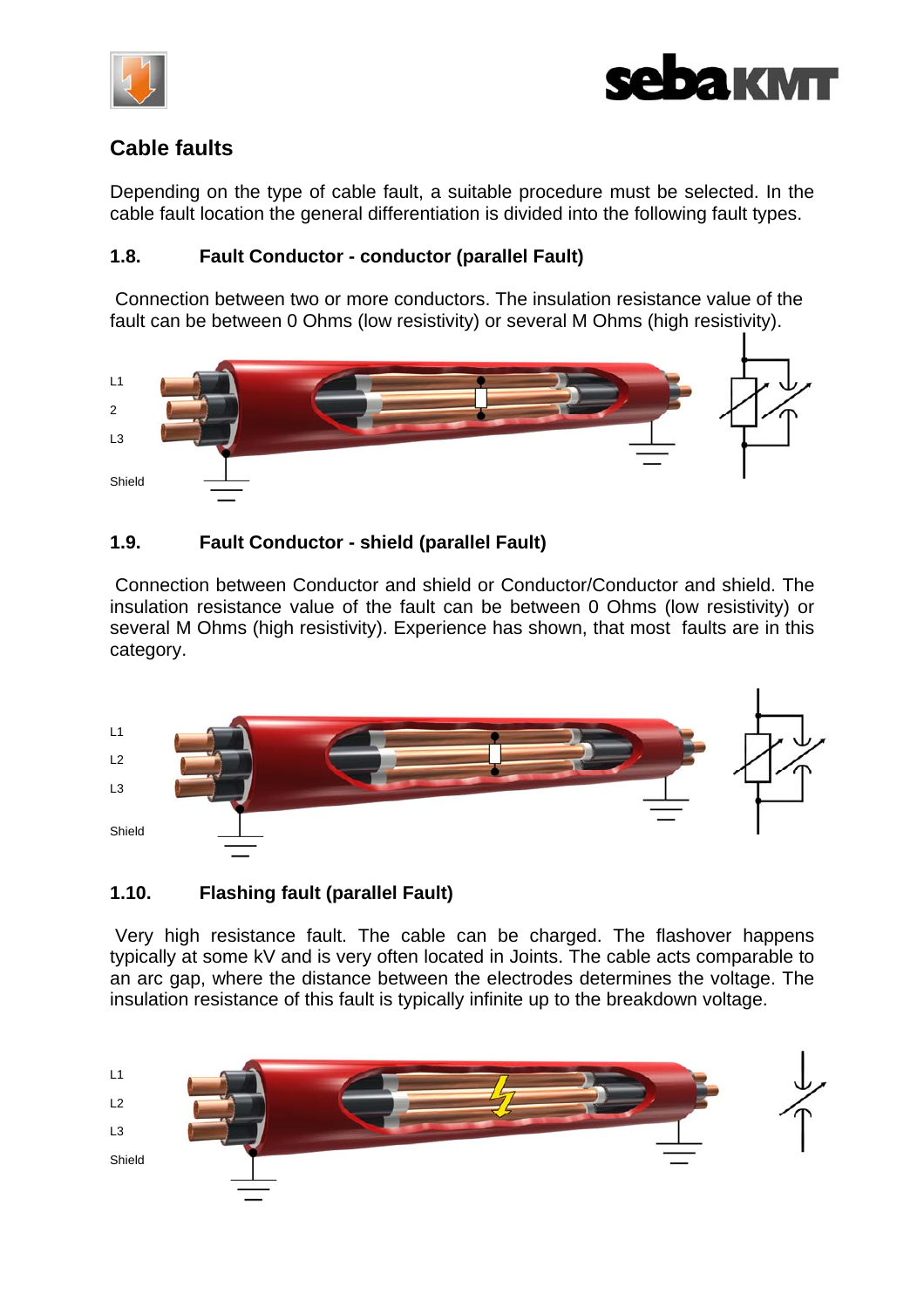



## **1.11. Serial fault (Open, Interrupt)**

Faults of this type can be very high resistive up to infinite (complete cut). Very often these type of faults are a combination of serial and parallel insulation resistances. The reason for this being a complete cut of the cable, or it is pulled out of the joint, which interrupts everything, but also permits flashovers in all possible variations. If the conductor is partially burned off (Aluminium) we speak of longitudinal faults.



## **1.12. Earth faults, sheath faults**

Faults between the metallic shield and surrounding soil in case of plastic insulated cables. Faults between the Conductor and surrounding soil on LV and plastic insulated cables. Especially for these type of faults the highest precaution must be taken when using high voltage, this is of utmost importance, since the voltage discharges directly to earth. Resulting an increased potential danger to man and animal.